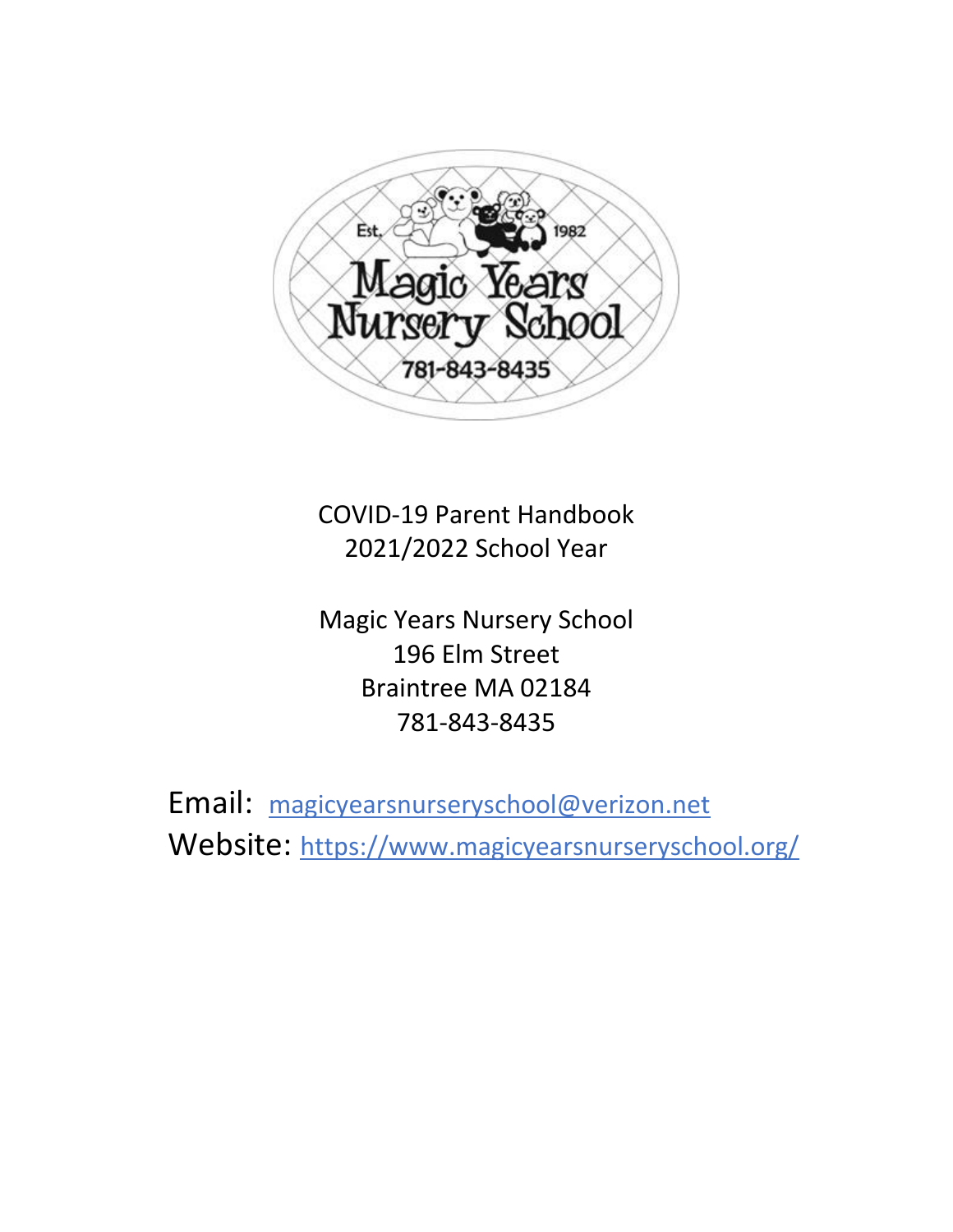Dear Parent(s),

As we prepare for the opening of Magic Years Nursery School, I want to share the changes we have implemented to keep your children safe and happy. Please be assured, my staff and I are committed to providing a quality program that is safe, educational, child-friendly and fun!

While many things will seem different with new procedures in place for the safety of all, Magic Years will still be an environment that fosters fun and learning. It is our goal to draw out and inspire the best in our students as we provide them with opportunities to create, explore and learn.

Please feel free to contact me if you have any questions regarding the policies and procedures that are outlined in the enclosed Parent Handbook. They are in place to ensure that Magic Years is a safe and enjoyable place for your children.

## **Extra Hygiene Measures and Procedures**

Hand washing stations are located in each classroom.

Handwashing station outdoors, to be used after playground.

Signage with pictures located in bathrooms to encourage handwashing.

Teachers will review with children how to wash hands, wear masks and physically distance safely.

**Sanitizing Stations**: Before entering classrooms and before leaving classrooms, children will sanitize their hands properly. Hands will also be washed after outdoor play with soap and water for at least 20 seconds. Hand sanitizer will be used when soap and water is not available.

**Sanitizing/Disinfecting**: All hard surfaces will be wiped down throughout the day, before and after use as well as at the end of each day. All toys, manipulatives and equipment that are played with will be put into the disinfecting process as usual. All surfaces and toys will be sprayed prior to leaving the classroom throughout the day. All group sensory bins, soft toys, pillows, dress-up clothes will be put away during this phase. Pending notification from EEC, dress up clothes may be introduced after November 1<sup>st</sup>.

### **Mask Wearing**

All staff, teachers and assistants will be required to wear masks while indoors. Children should wear a lanyard with a mask attached to school each day

Children in Pre-K classes should wear a mask while indoors, exemptions will be made for physical and behavioral conditions.

Three- or four-year-old children will be encouraged to wear a mask while indoors.

While outdoors, children will not be expected to wear masks, but will not be asked to take mask down if they are wearing a mask comfortably.

Having a mask attached to a lanyard will prevent them from getting lost.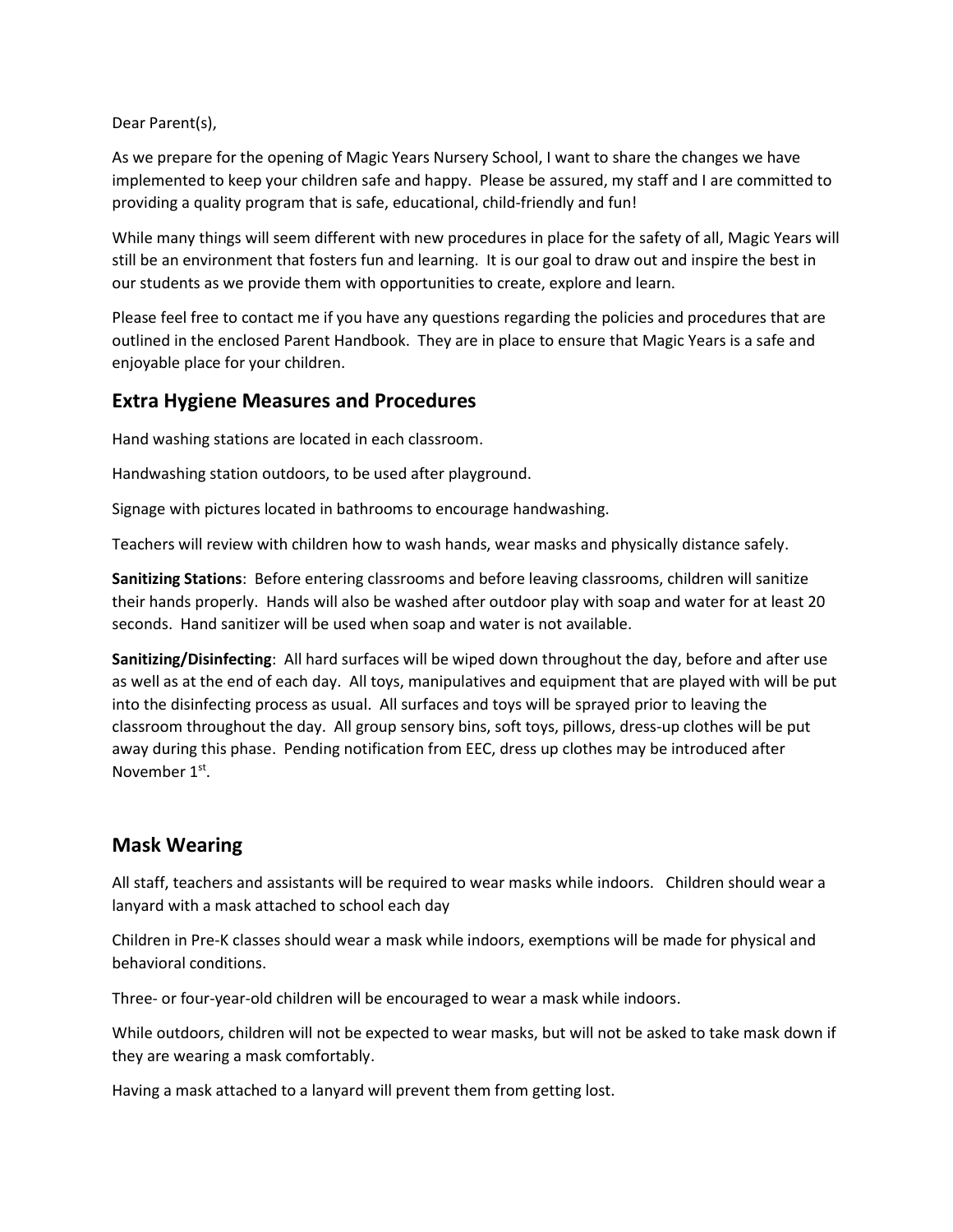# **Cleaning Practices**

All high touch surfaces and objects will be cleaned after use or at minimum once a day.

Bathroom sinks and toilet handles and seats will be disinfected after each use.

Children have assigned chairs daily.

### **Physical Distancing**

Indoor space and routines will be implemented whenever possible to a minimum of 3 feet.

Children are assigned to discrete groups during morning activities and minimal changes in afternoon activities. Once an extended day group is assigned, children will remain in that group.

### **Arrival and Departure Procedures**

Our facility is operational from 8:30AM-4:00PM, Monday through Friday. Please come only at your designated drop-off or pick-up to keep everyone safe. Children who have pre-registered and pre-paid for early drop off may arrive at 8:30. Parent(s) should wear masks at drop offs and pick-ups.

**Drop off Procedures**: At orientation parents will be given a sign to be placed in car window with your child's name and class. Please assist with drop of by having your child unbuckled and ready to go when teacher approaches your car. Please enter parking lot from Elm Street, taking a left into our parking lot. All traffic entering the same way. When exiting parking lot - Left Turn Only.

**Pick-Up Procedures:** Please abide by your designated pick-up time. If you see another family being helped, please be patient until it is your turn. Please exit your car to help your child into car and assure that children are buckled in properly. If picking up your child early, please call the school office at 781- 843-8435 to let your child's teacher know the pick-up time. Your child will be brought out to your car at that time.

### **Visitors**

All visitors who are instructing children during extended day activities are vaccinated and will wear masks while indoors.

Rolling drop offs and pick- ups will continue to limit exposure to individuals indoors.

### **Ventilation**

Heating system in Magic Years is not forced hot air.

Windows and doors in classrooms will be kept open to increase air circulation (doors to building will be kept closed and locked).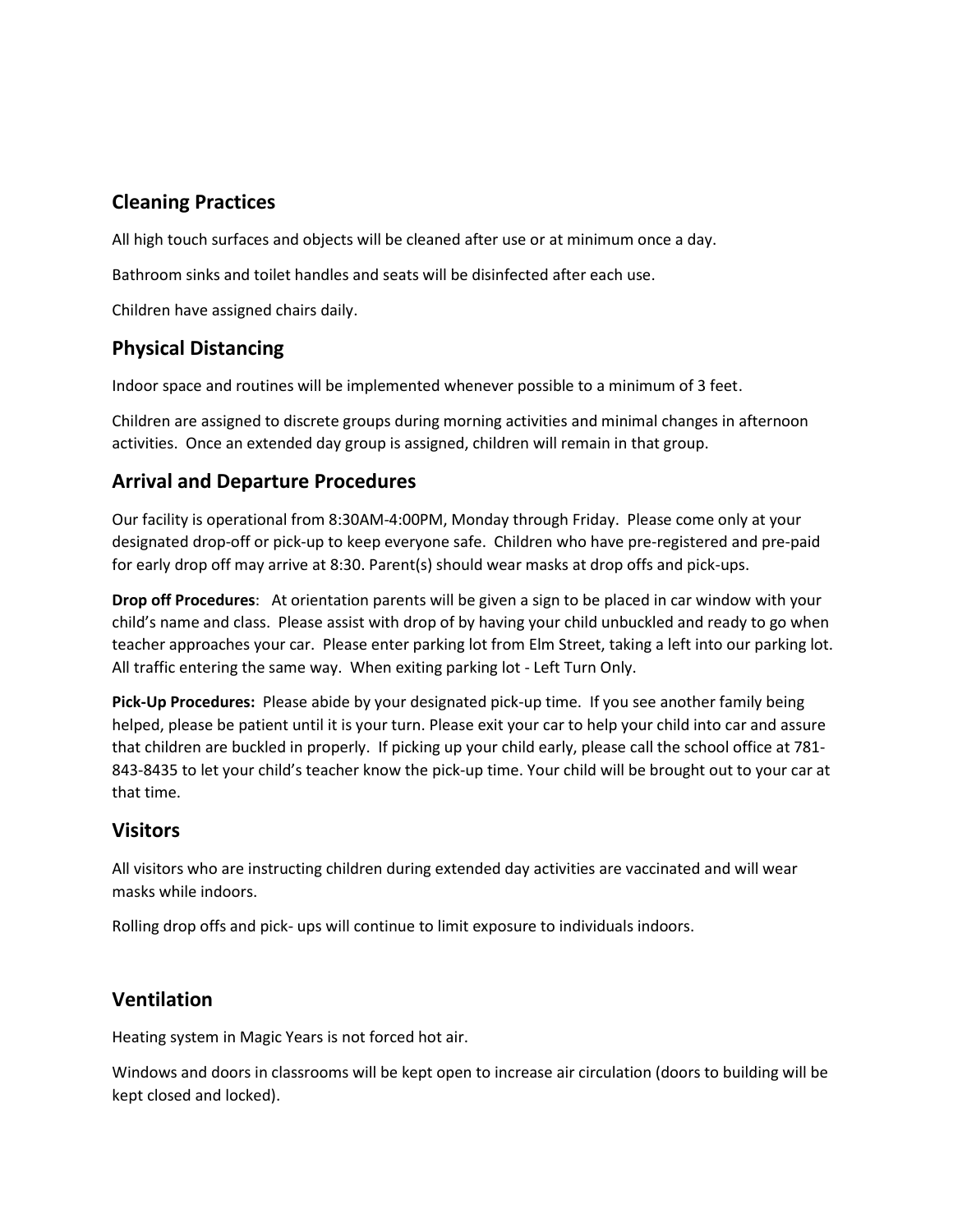Each classroom has a portable air filtration system.

Outdoor activities will be held in play areas by classrooms, all classrooms have assigned out door times.

#### **Admission/Exclusion Due to Symptom of Illness**

Staff will monitor for symptoms and stay home when sick or if exposed to a Covid-19 positive individual.

Children should stay home if sick or exposed to a Covid-19 positive individual.

If a child becomes sick at school, children will isolate in school office with a teacher until picked up by a parent or an emergency contact.

Children who are obviously ill with fever, diarrhea, vomiting, green runny nose, puss/oozing eyes, disease or condition (i.e., Chicken pox, head lice, measles, mumps, pink eye, fever over 100 degrees, etc.) will not be admitted to Magic Years. It is a danger to other children and staff members at our facility. If you have any doubts about your child's health, please call the school office at 781-843-8435 to discuss if they may attend. If your child appears to be sick or has any of the above while at school, we will notify the parent or emergency contact you have provided immediately, and it is necessary that the child be picked up within one hour of notification. If your child is not feeling well, please keep them home to avoid having to supply Magic Years with a Doctor's note.

The child will be permitted to return when his/her temperature is normal for 24 hours without aid of fever reducing medication. Your child must have any prescribed medication such as antibiotics, in his /her system for at least 24 hours before returning. In the event your child is sent home with one of the above health concerns, they will not be permitted back to Magic Years without a Doctor's note. The Doctor's note should read that the child can return to school and is no longer contagious.

Permission for a child to be administered medication in the school must be approved by the physician and an Authorization for Medication and a Medication Consent form must be filled out by your doctor and **signed by both doctor and parents**. Children will be given their medication according to the prescription specifications only. All epi-pens, Benadryl and inhalers should be brought to orientation in their box.

**If a Child or Staff Contracts COVID-19 symptoms** (fever, cough, shortness of breath), sick children or staff who are COVID-19 positive or symptomatic and presumed to have COVID-19 must not return until they have met the criteria for discontinuing home isolation and have consulted with a health care provider only returning after a negative COVID-19 test and a doctor's note from their health care providers letter head.

**Self-Isolating Following Exposure or Potential Exposure** In the event that a staff member or child is exposed to a sick or symptomatic person, the following protocols must be followed:

If a child or staff member has been exposed to COVID-19, regardless of whether the individual has symptoms or not, the child or staff will not be permitted to enter Magic Years and must be sent home. Exposed individuals must be directed to stay home. After a negative test, an individual can return to school on day 8, counting days begins on exposure date. Magic Years must consult with the Braintree Board of Health for guidance on quarantine for other children and staff, and what additional precautions